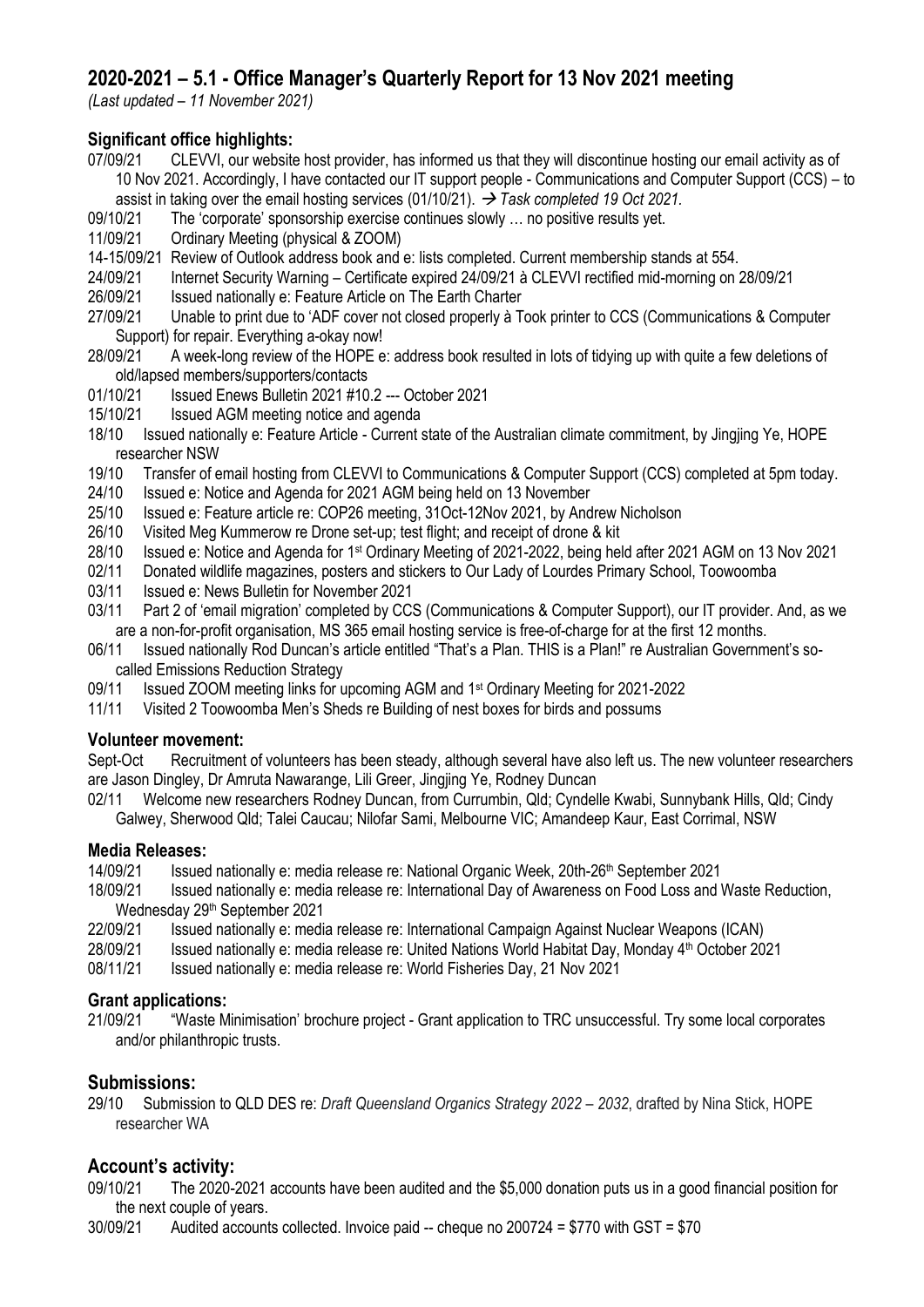- 30/09/21 Paid 'Fly the Farm' \$4,277.90 for drone (cheque no = 200725 with GST = \$388.90)
- 01/10/21 Paid "Colmac Computers P/L' \$40 for repair of printer cheque no = 200726 with GST = 3.64
- 05/10/21 Posted our annual BAS return to ATO. We should receive a GST refund of \$112
- 11/10/21 Transfer \$5,000 from HOPE Public Fund to our general account
- 10/11 Miriam, our treasurer, submitted our REO (Register of Environmental Organisations) annual 'statistical return' for 2020-2021

# **Office Updates compilation**

#### **24 Sept 2021**

Well, it's has been another interesting few weeks at the office.

Firstly, CLEVVI, our website hosting provider, has informed us that they will discontinue hosting our email activity as of 10 Nov 2021.

Accordingly, I have contacted our IT support people - Communications and Computer Support (CCS) – to assist in taking over the email hosting services.

This should take place some-time during October.

Secondly, Stephanie Pollinar has been doing a great job keeping up with website maintenance; and Jason Dingley, our new Media Officer, has been very active in preparing items for September through to November.

A big thanks to them both for their accuracy and throughput.

#### Office highlights:

11/09/21 Ordinary Meeting (physical & ZOOM)

11-21/09/21 Welcome Jason Dingley from Victoria who will be assisting with media activities'; Dr Amruta Nawarange from NSW who has volunteered to assist with research and article writing; Alex O'Hare from Canberra who will be assisting with research and drafting position statements; and Lili Greer from Sydney who will also be assisting with research and article writing

14-15/09/21 Review of Outlook address book and e: lists completed. Current membership stands at 554.

14/09/21 Issued nationally e: media release Re: National Organic Week, 20th-26th September 2021

- 18/09/21 Issued nationally e: media release Re: International Day of Awareness on Food Loss and Waste Reduction, Wednesday 29th September 2021
- 22/09/21 Issued nationally e: media release Re: International Campaign Against Nuclear Weapons (ICAN)

#### **9 Oct 2021**

As you will see from the office highlights below, we're about to take delivery of a drone which we'll use on local land care / farm management initiatives.

Our recruiting of volunteers is quite strong, but, conversely, we'll losing them steadily.

I'm not sure why this is so, but it is quite frustrating as tasks need to be regularly reassigned.

The 2020-2021 accounts have been audited and the \$5,000 donation puts us in a good financial position for the next couple of years.

The 'corporate' sponsorship exercise continues slowly … no positive results yet.

#### Office highlights:

- 21/09/21 "Waste Minimisation' brochure project Grant application to TRC unsuccessful. Try some local corporates and/or philanthropic trusts.<br>24/09/21 Internet Security V
- 24/09/21 Internet Security Warning Certificate expired 24/09/21 à CLEVVI rectified mid-morning on 28/09/21
- 26/09/21 Issued nationally e: Feature Article on The Earth Charter<br>27/09/21 Unable to print due to 'ADF cover not closed properly à Te

27/09/21 Unable to print due to 'ADF cover not closed properly à Took printer to CCS (Communications & Computer Support) for repair. Everything a-okay now!

28/09/21 Issued nationally e: Media Release re: United Nations World Habitat Day, Monday 4th October 2021

28/09/21 A week-long review of the HOPE e: address book resulted in lots of tidying up with quite a few deletions of old/lapsed members/supporters/contacts

- $30/09/21$  Audited accounts collected. Invoice paid -- cheque no  $200724 = $770$  with GST = \$70<br> $30/09/21$  Paid 'Fly the Farm' \$4.277.90 for drone (cheque no =  $200725$  with GST = \$388.90)
- Paid 'Fly the Farm' \$4,277.90 for drone (cheque no = 200725 with GST = \$388.90)
- 01/10/21 Issued Enews Bulletin 2021 #10.2 --- October 2021
- 01/10/21 Paid "Colmac Computers P/L' \$40 for repair of printer cheque no = 200726 with GST = 3.64
- 01/10/21 Gave CCS the go ahead to handle our email hosting
- 01/10/21 Welcome new researcher Jingjing Ye from Sydney, NSW
- 05/10/21 Posted our annual BAS return to ATO. We should receive a GST refund of \$112